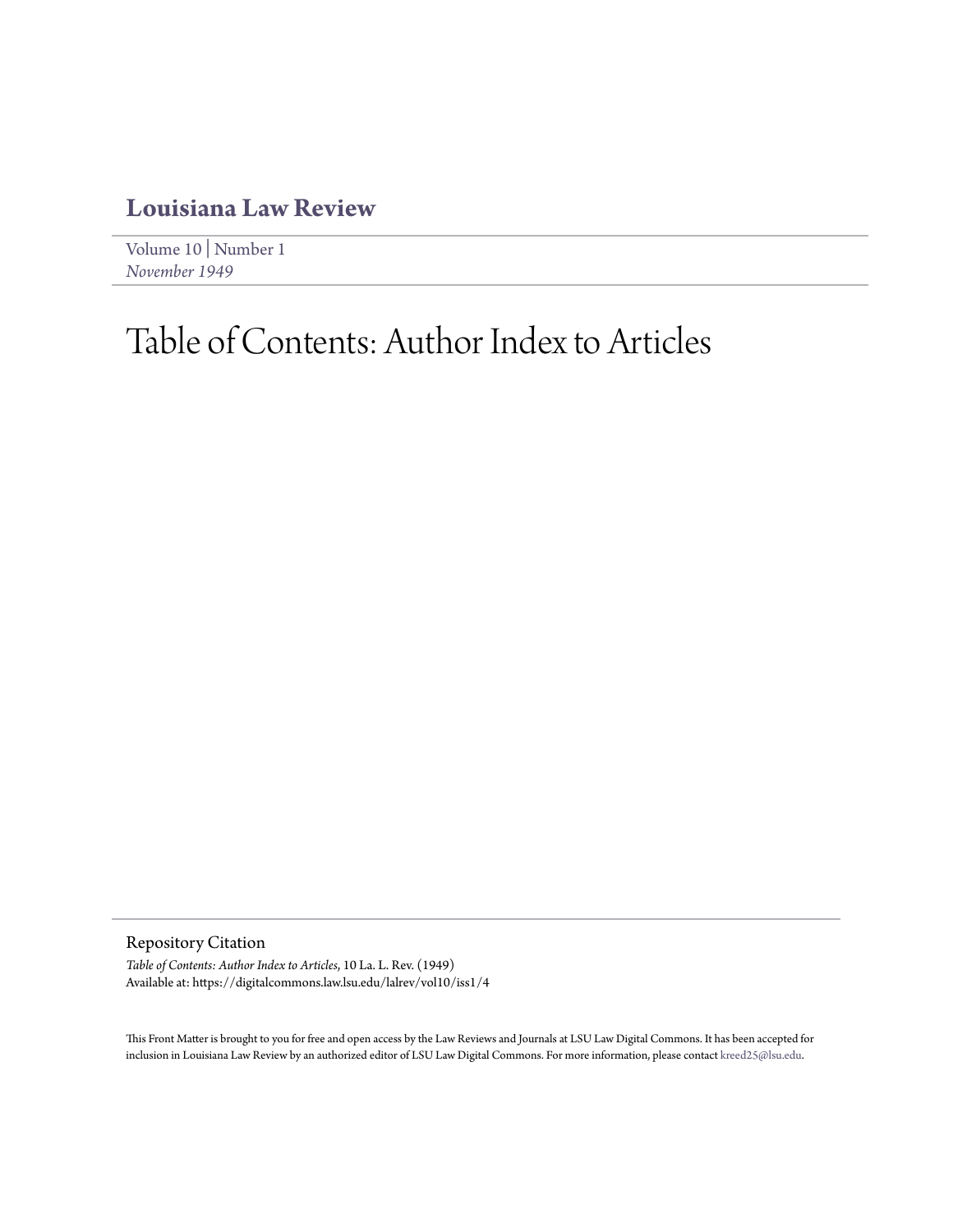## **TABLE OF CONTENTS**

## AUTHOR **INDEX** TO ARTICLES

**PAGE**

| DAGGETT, HARRIET S. Progress Report on Louisiana's Trust            |     |
|---------------------------------------------------------------------|-----|
|                                                                     | 44  |
| DAINOW, JOSEPH. Policy Considerations in Divorce Jurisdic-          |     |
|                                                                     | 54  |
| HAWTHORNE, FRANK W. The Process of Decision-A Litigant's            |     |
| Case from Argument to Final Decision in the Louisiana               |     |
| Supreme Court                                                       | 461 |
| MALONE, WEX S. Principal's Liability for Workmen's Com-             |     |
| pensation to Employees of Contractor                                | 25  |
| MATTEUCCI, MARIO. Prospects of International Unification of         |     |
| Law from a European Viewpoint                                       | 15  |
| MORROW, CLARENCE J. An Approach to the Revision of the              |     |
|                                                                     | 59  |
| RABEL, ERNST. Private Laws of Western Civilization                  |     |
| Part I. The Significance of Roman Law                               | -1  |
| Part II. The French Civil Code                                      | 107 |
| Part III. The German and the Swiss Civil Codes 265                  |     |
| Part IV. Civil Law and Common Law 431                               |     |
| Part V. The Law in the World                                        | 449 |
| REYNARD, CHARLES A. Louisiana Homestead Tax Exemption-              |     |
| An Unlitigated Constitutional Provision 405                         |     |
| SMITH, JAMES BARCLAY. A Proposed Code Provision on Tort             | 253 |
| Liability<br>SYMPOSIUM. The Work of the Louisiana Supreme Court for |     |
|                                                                     | 120 |
| BENNETT, DALE E. Criminal Law and Procedure                         |     |
|                                                                     | 198 |
| COTTON, ALBERT H. Local Government Law                              | 226 |
| DAGGETT, HARRIET S. Community Property                              | 155 |
| Mineral Rights                                                      | 157 |
| Successions and Donations 151                                       |     |
| DAINOW, JOSEPH. Lease                                               | 185 |
|                                                                     |     |
|                                                                     | 175 |